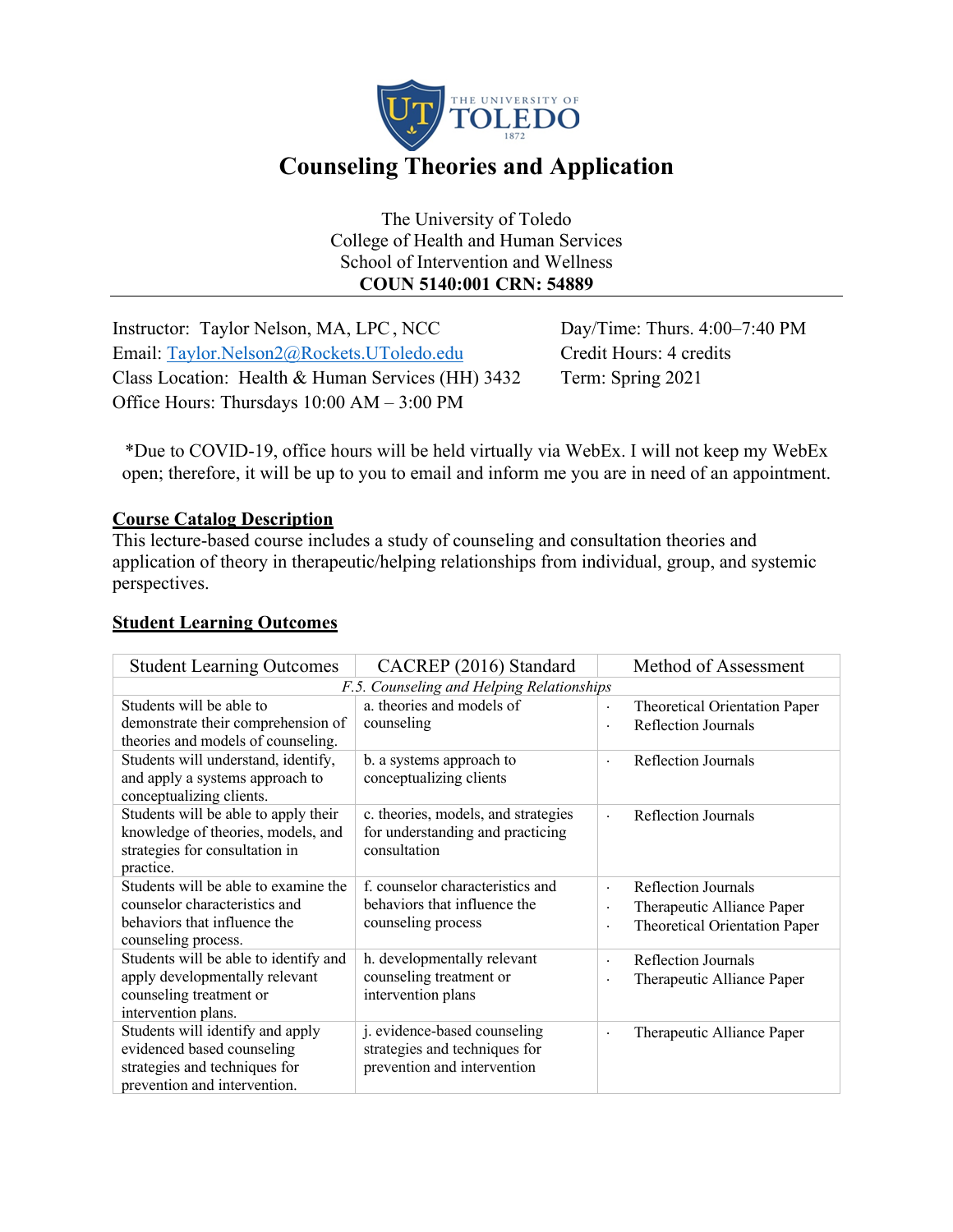| Students will be able to identify and<br>apply strategies to promote client<br>understanding of and access to a<br>variety of community-based<br>resources. | k. strategies to promote client<br>understanding of and access to a<br>variety of community-based<br>resources | Reflection Journals<br>$\cdot$<br>Therapeutic Alliance Paper<br>۰                                                           |  |
|-------------------------------------------------------------------------------------------------------------------------------------------------------------|----------------------------------------------------------------------------------------------------------------|-----------------------------------------------------------------------------------------------------------------------------|--|
| Students will be able to identify and<br>apply processes for developing a<br>personal model of counseling.                                                  | n. processes for aiding students in<br>developing a personal model of<br>counseling                            | Reflection Journals<br>Therapeutic Alliance Paper<br>٠<br>Theoretical Orientation Paper<br>٠<br>Theoretical Assessment<br>٠ |  |
| C. Clinical Mental Health Counseling                                                                                                                        |                                                                                                                |                                                                                                                             |  |
| Students will obtain an<br>understanding of theories and<br>models related to clinical mental<br>health counseling.                                         | b. theories and models related to<br>clinical mental health counseling                                         | Reflection Journals<br>$\cdot$<br>Theoretical Orientation Paper<br>٠                                                        |  |

# **Teaching Strategies & Method of Instruction**

The method of instruction for this course will be lecture and discussion. Use of demos, vignettes, role plays, and videos will occur throughout instruction of this course. This course is facilitated **face-to-face**, though students have the choice to meet virtually via Blackboard Collaborate Ultra. If your choice is to meet virtually, you will still be expected to meet on time and for the entirety of the class period. In sum, students are expected to attend class every scheduled period, be on time, participate in discussions, read the assigned readings per the class period, and complete assignments appropriately by their given due dates. In the event that face-to-face sessions are restricted, we will resume classes together via Blackboard Collaborate Ultra. Students will be informed immediately if this changes. This is a web-assisted class and you will be expected to check your Rocket email and Blackboard for course updates. **Please use only your ROCKETS email address when corresponding with the course instructor.**

This course utilizes Blackboard to turn in assignments, provide supplemental materials, and for additional resource sharing purposes. To be successful in this course, students should have access to a computer running software compatible with Blackboard. Please do not contact your instructor in the event that you experience technical difficulties. Instead, please contact the technical helpdesk at 419.530.8835.

## **Prerequisites**

 $N/A$ 

## **Required Text**

Neukrug, E. (2018). Counseling theory and practice (2nd ed.). San Diego, CA: Cognella. ISBN: 9781516506309

American Counseling Association. (2014). ACA Code of Ethics. Alexandria, VA: Author. Available for free from: http://www.counseling.org/knowledge-center/ethics

## **Recommended Texts**

American Psychological Association (2020). Publication manual of the American Psychological Association (7th ed.). Washington, DC: Author.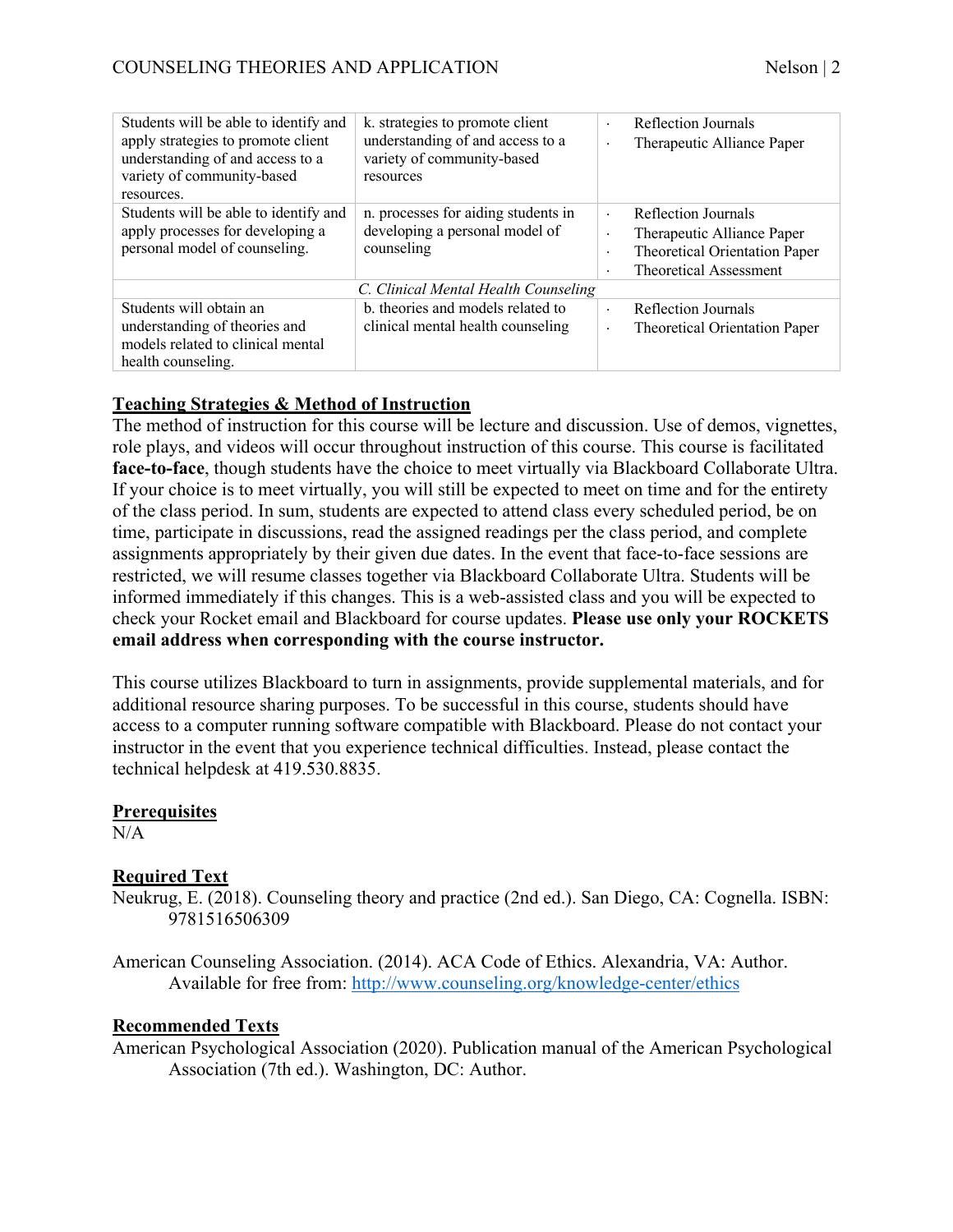## **\*Supplemental Material Available on Blackboard**

#### **Special Course Expectations During COVID-19**

These special considerations are to be used for this course and courses you may be attending on campus. Please be sure to read them thoroughly to ensure you adhere to the university guidelines.

#### *Attendance:*

The University of Toledo has a **missed class policy**. Please review this policy in the event you are absent. Students who are symptomatic/sick should contact the Main Campus Health Center at 419-530-3451. Medical and Physician Assistant Students should contact Jyothi Sri Pappula, MD via email at: Jyothi.pappula@utoledo.edu; All other clinical students should contact Dean Linda Lewandowski, College of Nursing, via email at Linda.Lewandowski@UToledo.Edu or by phone at 419-383-5835. Absences due to COVID-19 quarantine or isolation requirements are considered excused absences. **Students should notify their instructors and these absences may not require written notice.** While attendance and participation will not be points to earn toward your final grade, it is expected that students do their best to be in attendance and on time to every class period. If missing a class period is unavoidable, reach out to your instructor via email immediately to discuss what was missed in the class period. **If you have to quarantine, yet are well enough to attend virtually, please be sure to do so.**

## *Face Coverings:*

All students must wear face coverings while on campus, except while eating, alone in an enclosed space, or outdoors practicing social distancing. NO students will be permitted in class without a face covering. If you have a medical reason that prevents you from wearing a facecovering due to a health condition deemed high-risk for COVID-19 by the Centers for Disease Control and Prevention (CDC), you should submit a request for accommodation through the Student Disability Services Office (SDS) by completing the online application. Students will need to provide documentation that verifies their health condition or disability and supports the need for accommodations. If a student is already affiliated with SDS and would like to request additional accommodations due to the impact of COVID-19 should contact their accessibility specialist to discuss their specific needs.

## *Social Distancing:*

Students should practice social distancing inside and outside the classroom. Your instructor will be in charge of creating a seating chart **that must be adhered to every class period.** Please follow signage and pay attention to the seating arrangements. Do not remove stickers or tape from seats and/or tables, this is there to provide guidance on the appropriate classroom capacity based on the recommended 6 feet of social distancing between individuals. Please be conscious of your personal space and respectful of others. Also, be cognizant of how you enter and exit the room; always try to maintain at least 6 feet of distance between yourself and others.

## *Desk and Workspaces:*

Students will need to sanitize their desks and/or workspace **before and after** class with the University provided sanitizing spray and paper towels their desks.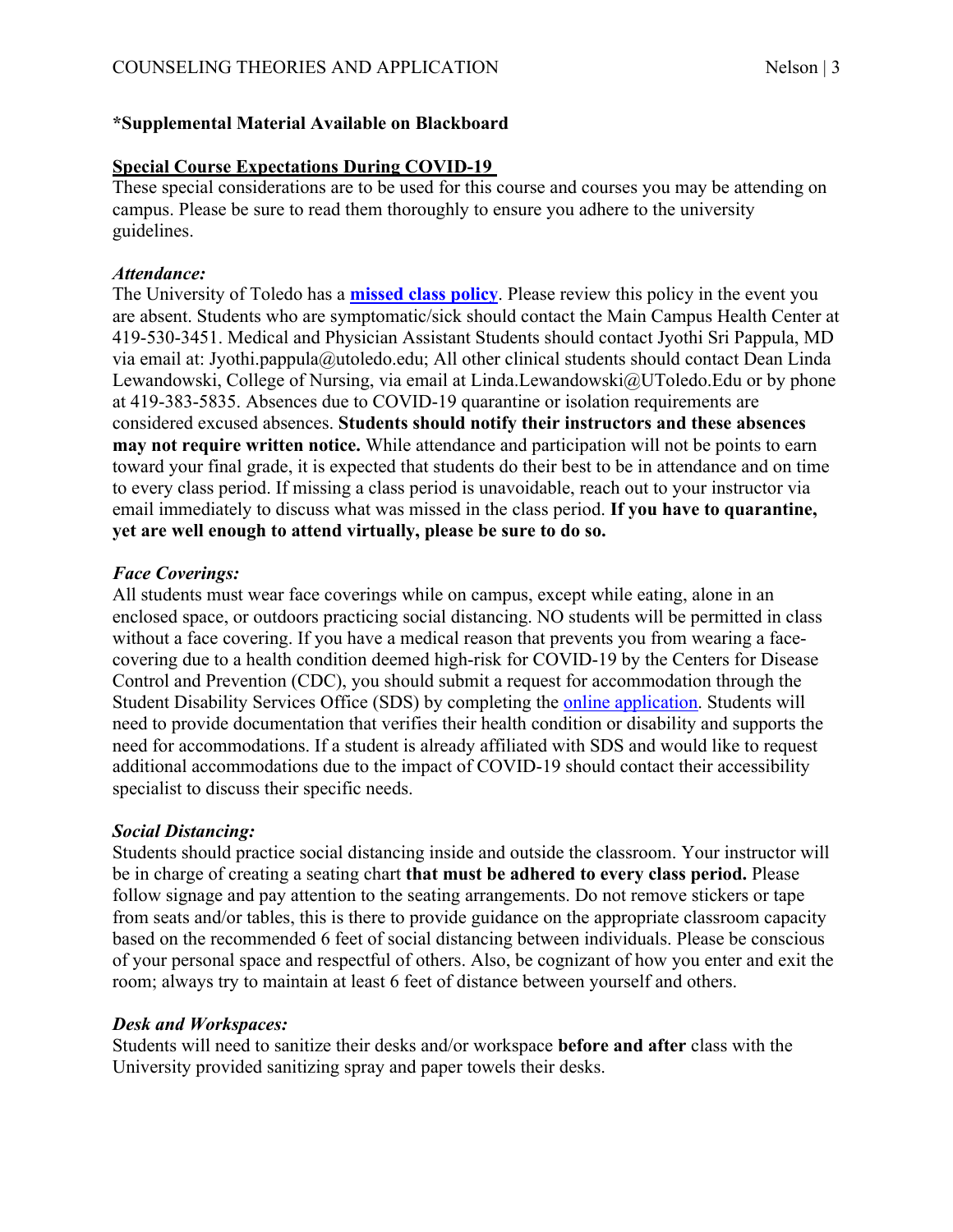#### *Special Notes:*

It's important to note that based on the unpredictability of the COVID-19 virus things can change at any time so please be patience and understanding as we move through the semester. I also ask that you keep me informed of concerns you may have about class, completing course work/assignments timely and/or health concerns related to COVID.

## **Course and Institutional Policies**

#### *Policy on Late or Unfinished Assignments:*

Late assignments are not accepted unless permission has been granted in advance to the due date by the instructor. Academic dishonesty (e.g., cheating, plagiarism, submitting work other than your own, etc.) will not be tolerated. Results for engaging in academic dishonesty may range from a failing grade in the course to expulsion from the University of Toledo.

Additional Information: The grade of IN is assigned only in extraordinary cases when unexpected conditions prevent the student from completing the requirements of the course within the term of enrollment. The student must complete the required work before the end of the following semester in which the grade is received (excluding summers); otherwise the grade will be converted to a grade of F by the Office of the Registrar.

#### *Academic Dishonesty:*

Academic dishonesty will not be tolerated in this course and all students are subject to the University Policy Statement on Academic Dishonesty. Activities inconsistent with these aims will not be permitted. Students are responsible for knowing what constitutes academic dishonesty. If students are uncertain about what constitutes plagiarism or cheating, they should seek the instructor's advice.

#### *Nondiscrimination on the Basis of Disability:*

The University of Toledo is committed and dedicated to its efforts to provide equal opportunity in its educational programs. For more information, please review the University of Toledo's Nondiscrimination on the Basis of Disability-Americans with Disabilities Act Compliance.

## *Accommodation of Student Needs:*

The University of Toledo provides educational opportunities to people with disabilities and complying with the ADA, Section 503 and Section 504 of the Rehabilitation Act of 1973 ("the Rehabilitation Act") and other applicable federal and state laws and regulations that prohibit discrimination on the basis of disability. The University of Toledo is committed to providing equal access to education for all students. If you have a documented disability or you believe you have a disability and would like information regarding academic accommodations/adjustments in this course please contact the Office of Student Disability Services by phone: 419.530.4981 or email at StudentDisability@utoledo.edu. You may also utilize this comprehensive list of Student Academic Support Services.

## *Course Technology: A General Accessibility Statement*

This instructor utilizes Blackboard Learn; a certified web-accessible platform, to post PowerPoints, provide resources, and receive submitted assignments. This instructor may also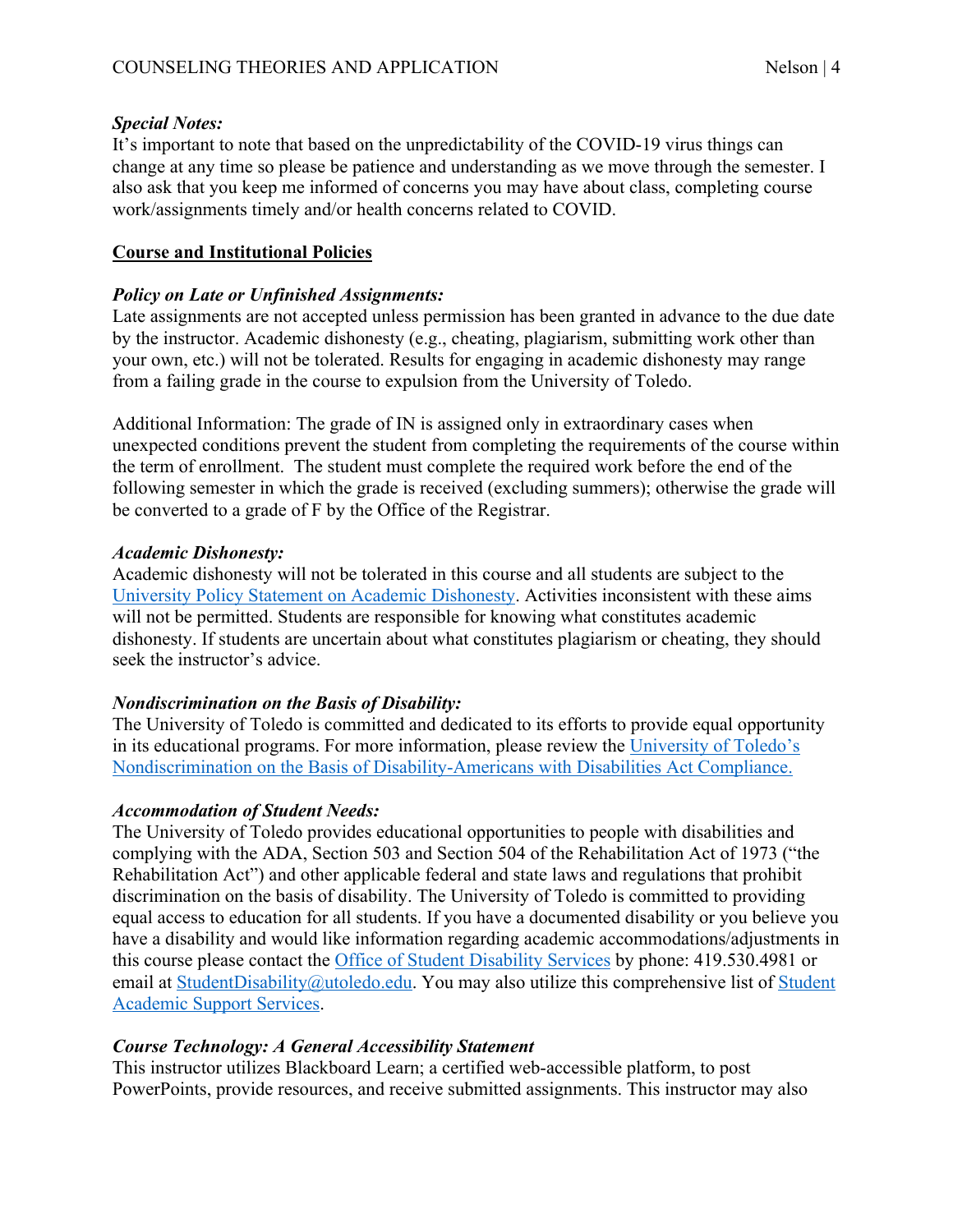utilize Echo360 to implement recordings pertinent to the content covered in this course. If students are experiencing needs or accommodations extending beyond what is provided, please reach out to the instructor as soon as possible via email or by office phone.

#### *Electronic Devices:*

This instructor allows the use of recording devices for lectures only. This must be done without disruption to their peers, the instructor, or guest speakers. Students are permitted to utilize devices such as laptops or tablets for purpose related to the course content only. Cellphones and other devices used for communication must be silenced to ensure limited distraction to peers, the instructor, or guest speakers. If a call is unavoidable, students are asked to exit the room before proceeding. In the event that the use of electronic devices become a distraction or an issue, the instructor may ask you to either put away this device or remove yourself from the classroom.

## *UT Writing Center:*

The University Writing Center is located on Main Campus in Carlson Library (Basement) 0130 Carlson Library. The Writing Center offers one-on-one assistance with writing skills and is free of charge. Their website also contains handouts covering a variety of writing topics. More info can be found here.

## *Course Changes:*

This syllabus provides a general plan for the course. Deviations from this plan may be necessary throughout the course of the semester. In this event, students with be notified via your UT student email account and informed of the changes, corrections, or additions to the plan. The instructor reserves the right to adjust or modify the schedule, classroom procedures, content covered, etc.

## *Statement on Diversity and Inclusion:*

In concert with the University of Toledo's values and expectations, the faculty within the College of Health Science & Human Service upholds the tenets pledged by the University to respect and value personal uniqueness and differences. Specifically, we will actively participate in the initiatives of the University to attract and retain diverse faculty, staff, and students; to challenge stereotypes; and to promote sensitivity toward diversity and foster of an environment of inclusion in all curricular and extra-curricular activities. Hence, all students enrolled in this course will be expected to:

- Be considerate of the thoughts and ideas of others
- Demonstrate accountability, integrity and honor in all course-related activities
- Promote a collaborative and supportive educational environment
- Treat every individual with kindness, dignity, and respect regardless of:
	- **Gender** 
		- · Race / Ethnicity
		- **Religion**
		- Sexual Orientation, Gender Identity (including pronouns), Gender Expression
		- $\cdot$  Impairment(s) / Disability(ies)
		- Political Views
		- × Social Class / Socioeconomic Status
		- Linguistic Diversity
		- Nationality / Country of Origin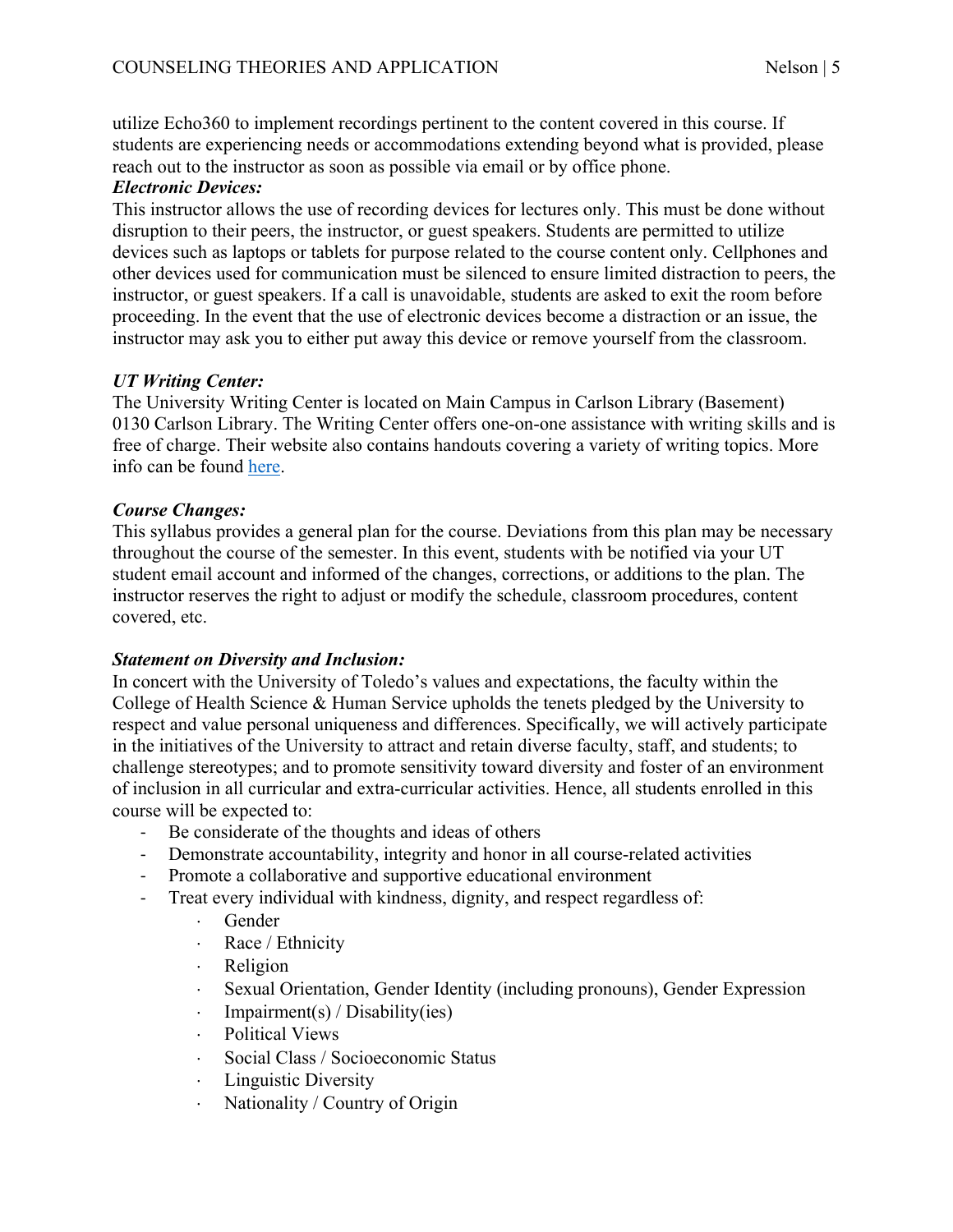$\cdot$  Other Element(s) of Uniqueness

The counseling profession values diversity and inclusion. All participants of this course— not limited to students, instructors, and guest speakers— are expected to nurture an environment built on the acceptance of diverse views and inclusion within the classroom. If a student identifies any concerns in regards to diversity or inclusion, this should be immediately brought to the instructor.

## *Sexual Misconduct Statement:*

The University of Toledo cares greatly about the health and well-being of our students, staff, faculty, and guests to our campuses. Federal law, specifically Title IX, and University Policy require that all employees are mandated reporters of incidents involving sexual or gender-based violence or harassment.

Disclosures made to faculty or teaching assistants (TAs) about sexual or gender-based harassment, sexual assault, dating violence, domestic violence, and/or stalking on or off campus are forwarded to the Title IX Coordinator. The Title IX office will contact you regarding your rights, your option to request an investigation, interim safety measures, and/or academic accommodations. In certain circumstances, the Title IX Coordinator may need to proceed with an investigation, even if none is requested, if there are safety risks to the student or campus community. Participation in this process is voluntary. More information can be found here.

## *Copyright Notice:*

Materials outside of the required text that are provided either electronically or in a physical document are designed for the use of students enrolled in this course to be associated with this course only. They may not be retained for circulation beyond this course.

# *Important Dates for the University:*

- Last day to add | January 25<sup>th</sup> (via web) & February 2<sup>nd</sup> (in-person)
- Last day to drop | February  $2<sup>nd</sup>$  (via web  $\&$  in-person)
- Withdraw | February  $3<sup>rd</sup>$  (begins) & March 26<sup>th</sup> (ends)

# *Grading Policies:*

Below is a table indicating how students will be assessed in this course. For each assignment, students will be provided grading criteria and a corresponding rubric. Students can expect to have grades and instructor feedback within one week from the due date of the assignment. Following the table is a comprehensive description of each assignment.

| <b>Assignment</b>                           | <b>Total Points</b> |
|---------------------------------------------|---------------------|
| Theories Assessment (two at 5pts each)      | <b>10 Points</b>    |
| Theory Reflections (thirteen at 10pts each) | <b>130 Points</b>   |
| Therapeutic Alliance Paper                  | <b>30 Points</b>    |
| <b>Theoretical Orientation Paper</b>        | <b>30 Points</b>    |
|                                             |                     |
| <b>Total</b>                                | <b>200 Points</b>   |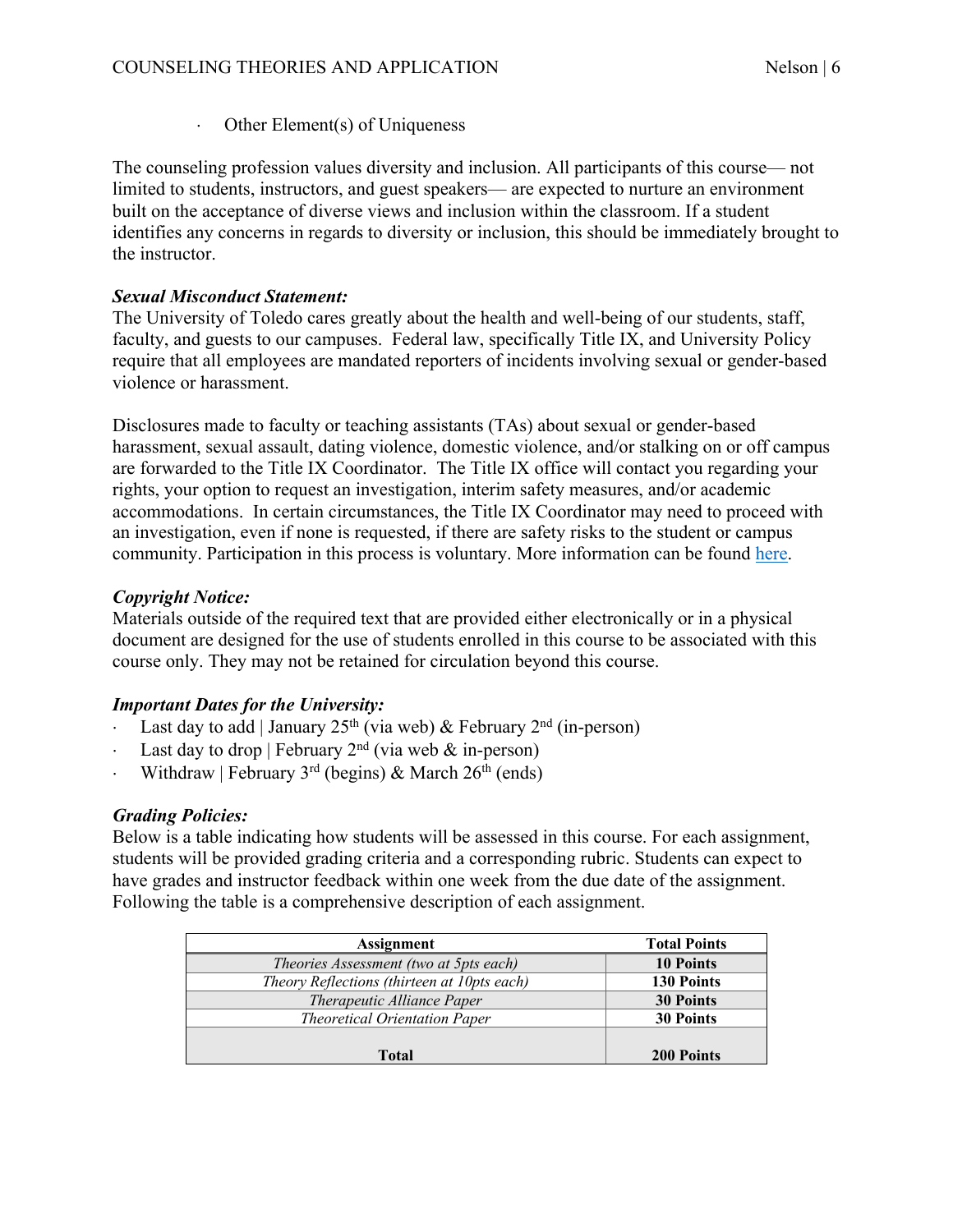It is expected that students complete and submit all assignments for this course by the due dates listed in this syllabus (in the descriptions of each assignment and in the course schedule) and on Blackboard. Unless late work is properly communicated well in advance to the due date of the assignment, late work and/or make-up examinations will not be tolerated. Questions should be asked as soon as possible via email. This course may utilize extra credit if deemed appropriate by the instructor.

| <b>Letter Grade</b> | Percentage | <b>Points</b> |
|---------------------|------------|---------------|
| A                   | $95+$      | 190-200       |
| $A-$                | 90-94.9    | 180-189.9     |
| $B+$                | 87-89.9    | 174-179.9     |
| B                   | 83-86.9    | 166-173.9     |
| $B-$                | 80-82.9    | 160-165.9     |
| $C+$                | 77-79.9    | 154-159.9     |
| $\mathbf C$         | 73-76.9    | 146-153.9     |
| $C-$                | 70-72.9    | 140-145.9     |
| $D+$                | 67-69.9    | 134-139.9     |
| D                   | 63-66.9    | 126-133.9     |
| $\mathbf{D}$        | 60-62.9    | 120-125.9     |
| F                   | $<$ 59.9   | < 119.9       |

## **The grading scale for this course is as follows:**

#### **Assessment of Student Learning Outcomes** *Assignments:*

## **1.** *Theory Assessment (10 points total; 5 points each)*

These assessments are graded on completion by the date and time that they are due. Students will take the same assessment at two different points in the semester to use as a guide and reflection of growth. After completion, students are asked to take a screenshot of their results and submit this file via Blackboard. The submission link can be found in the content folders that pertain to the week they are due (i.e., week one for the first; week fourteen for the second). The link for this assessment can be found on Blackboard and can also be accessed **here**.

#### **Theory Assessment #1 – Due 1/28/2021 by 4:00 PM Theory Assessment #2 – Due 4/28/2021 by 4:00 PM**

*This assignment meets CACREP Standard F5n*

# **2.** *Theory Reflections (130 points total; 10 points each)*

In 13 reflection journals at 10 points each, students will demonstrate their comprehension of the course content and provide their personal reflection on the material. Students are asked to engage in an insightful analysis of the content and reflect on how it connects to their view of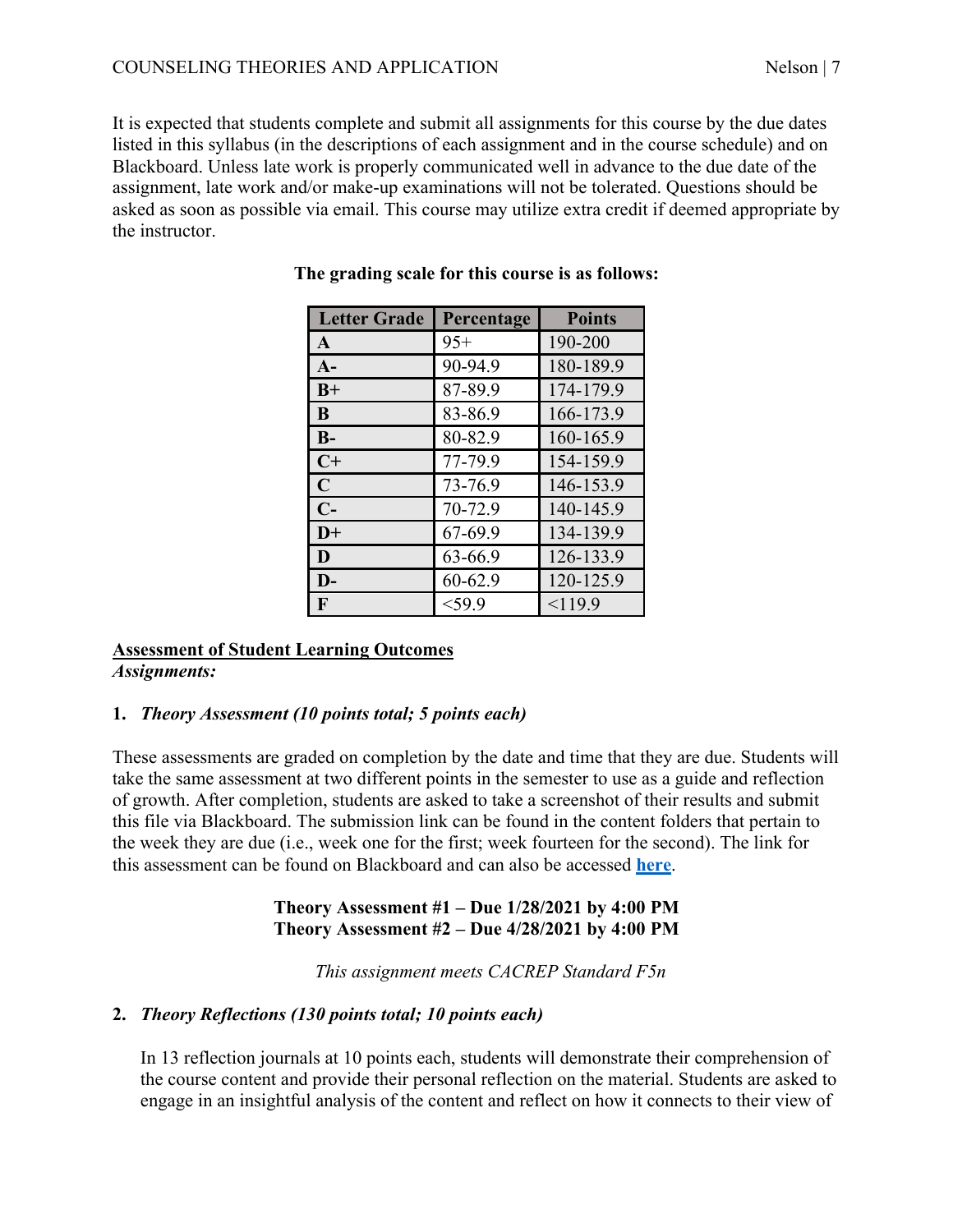human nature and overall experience learning the material. Content addressed in these reflection journals can come from the textbook, assigned readings, lecture notes, or other resources approved by the instructor. The purpose of the reflection journal is to help you establish a firm understanding of the counseling theories and your responses to them prior to putting them into practice in a clinical or school setting. Students will also need to be prepared to implement their reflection journals in class to inform the in-class case conceptualization assignments. To achieve full credit for this assignment, students will need to follow the rubric below. Any missing or unclear elements will be subject to reduced points.

Students can expect this assignment to be between 1-2 pages long, not including the title page or reference page. While students mostly have creative freedom within these reflection journals, students must remain professional and treat the journals as an academic assignment. The instructor reserves the right to reject reflection journals that include derogatory remarks, statements indicative of harassment, content unrelated to the course objectives, and/or content that does not relate to the professional development of the student. Located in the *Rubrics and Templates* folder is a template that can be utilized for these theory reflections. For insight into how these will be graded, please reflect on the rubric below:

## **Theory Reflections Rubric**

| Criteria                                                                           | <b>Points</b>    |
|------------------------------------------------------------------------------------|------------------|
| Student provided a brief introduction to the theory (identified the key figure(s), | <u>7</u>         |
| identified goals of the theory, provided a brief background of its creation).      |                  |
| Student clearly described the view of human nature held in this theoretical        | $\mathbf{r}_2$   |
| orientation and identified how this stance compares to that of their own view of   |                  |
| human nature                                                                       |                  |
| Student established clear pros and cons (strengths and limitations) of this        | $\mathbf{r}_{2}$ |
| theoretical orientation                                                            |                  |
| Student provided a clear overview of their personal takeaway for this theoretical  | 3                |
| orientation (What did you like about this theory? Could you see yourself using     |                  |
| this theory? What was your favorite or least favorite part of this theory?)        |                  |
| Student rated their likelihood to utilize this theory on a scale of 1 to 10.       |                  |
| <b>Total</b>                                                                       | 71 O             |

*This assignment meets CACREP Standards F5a, F5b, F5c, F5f, F5h, F5k, F5n, and C1b*

## **The Theory Reflections are due weekly on Blackboard by the start of class (4:00 PM)**

#### 3. *Therapeutic Alliance Paper (30 Points)*

In this assignment, students are asked to write a 5-7-page APA formatted paper that examines the importance of the therapeutic alliance in a counseling relationship. Students are asked to explore several components, including: the characteristics or behaviors that influence the counseling process, methods for maintaining positive therapeutic alliances with clients, how counselors are able to maintain awareness of their own biases (attitudes, values, beliefs, behaviors), and considerations regarding counseling individuals with different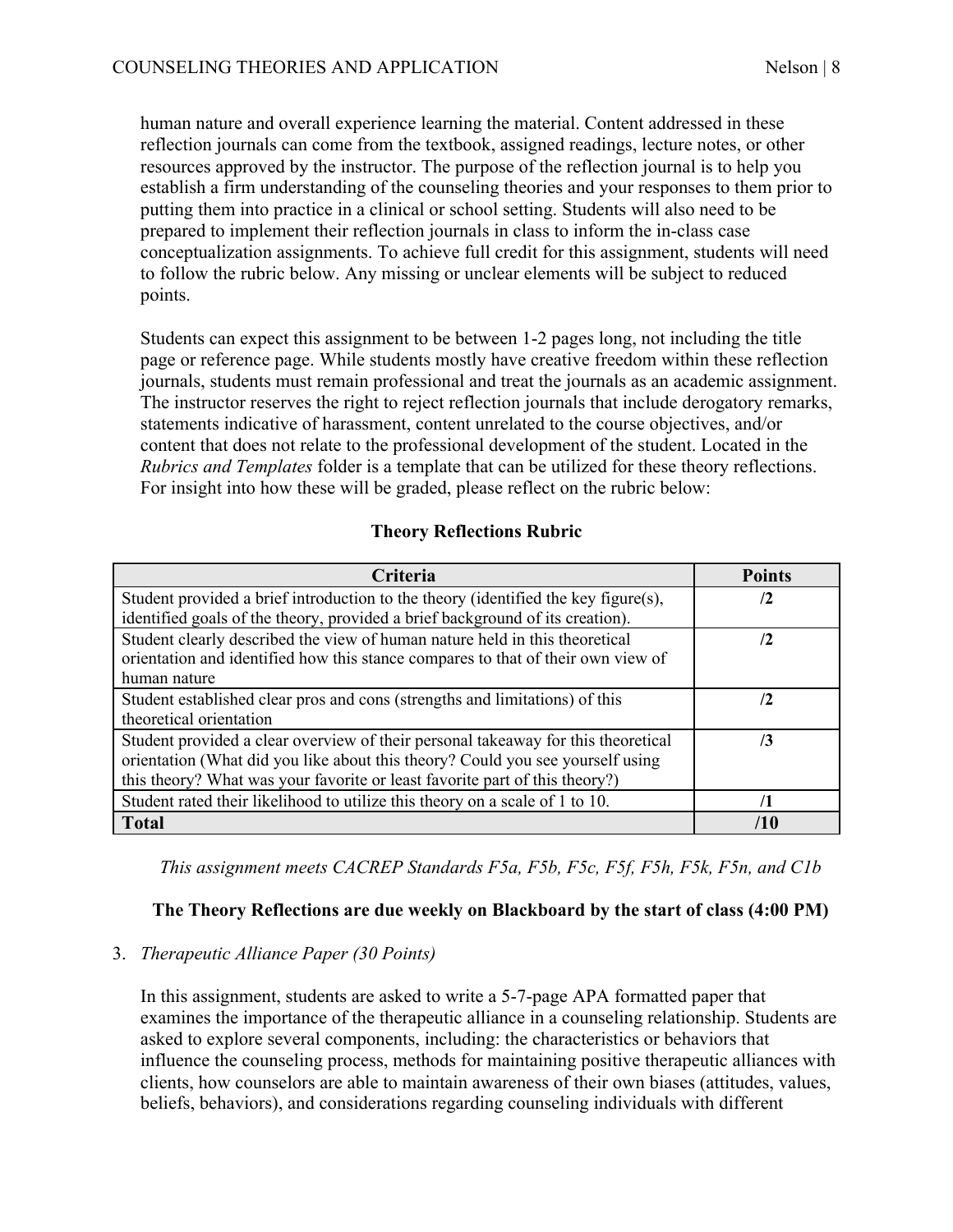worldviews and from diverse backgrounds. This paper requires at least 3 references. One reference can be the required text for this course. Additional resources can be the ACA Code of Ethics (2014), supplemental materials provided by this instructor, and/or any scholarly and peer reviewed source the student may find in their own research. Students are able to use pronouns such as "I" and "me" in this paper. Be sure to utilize citations anytime the work is not an original thought or is taken from a source.

## **The Therapeutic Alliance Paper will be due on Thursday, 3/11/2021 by 4:00 PM via Blackboard.**

| <b>Area of Assessment</b>                                                                                                                                                                                                                                                                                                                                                | <b>Points Possible</b> |
|--------------------------------------------------------------------------------------------------------------------------------------------------------------------------------------------------------------------------------------------------------------------------------------------------------------------------------------------------------------------------|------------------------|
| APA format with cover page, page numbers, double-spaced, and                                                                                                                                                                                                                                                                                                             | $\sqrt{4}$             |
| references page with at least 3 references                                                                                                                                                                                                                                                                                                                               |                        |
| 5-7 pages in length (excluding the cover page and references page).                                                                                                                                                                                                                                                                                                      |                        |
| The student maintains clarity throughout the entire document (e.g., has<br>a proper introduction and conclusion; clearly describes their<br>intentions/points on the topics below)                                                                                                                                                                                       | $\overline{4}$         |
| The student provides an overview on the importance of therapeutic<br>alliance in counseling and characteristics or behaviors that influence the<br>counseling process                                                                                                                                                                                                    | /7                     |
| The student describes methods for maintaining a positive working<br>relationship/alliance with clients throughout the counseling process                                                                                                                                                                                                                                 | /7                     |
| The student addresses how counselors are able to maintain awareness-<br>and avoid imposing-their own values, attitudes, beliefs, and behaviors<br>on clients. The student identifies personal biases that exist and how<br>they plan to maintain awareness and sensitivity regarding working with<br>individuals with different worldviews and from diverse backgrounds. | /8                     |
| <b>Total</b>                                                                                                                                                                                                                                                                                                                                                             | /30                    |

#### **Therapeutic Alliance Paper Rubric:**

*This assignment meets CACREP Standards F5f, F5h, F5k, and F5n*

## 4. *Theoretical Orientation Paper (30 Points)*

In this assignment, students are asked to choose one counseling theory and write a 6-8-page APA formatted paper that examines how the students' view of human nature and counselor identity resonate with this theory. This paper should be written from the perspective that the student will be adopting this theoretical orientation in practice as a counselor. Students will analyze this theories' historical background (e.g., view of human nature, key concepts, key figures, counselor-client relationship, and goals), strengths and limitations, and multicultural and social justice implications. Students will also provide a personal reflection of their own view of human nature and counselor identity. Finally, students will analyze how the students' view of human nature and counselor identity compliments their chosen theoretical orientation. This paper requires at least 3 references. One reference can be the required text for this course. Additional resources can be the ACA Code of Ethics (2014), supplemental materials provided by this instructor, and/or any scholarly and peer reviewed source the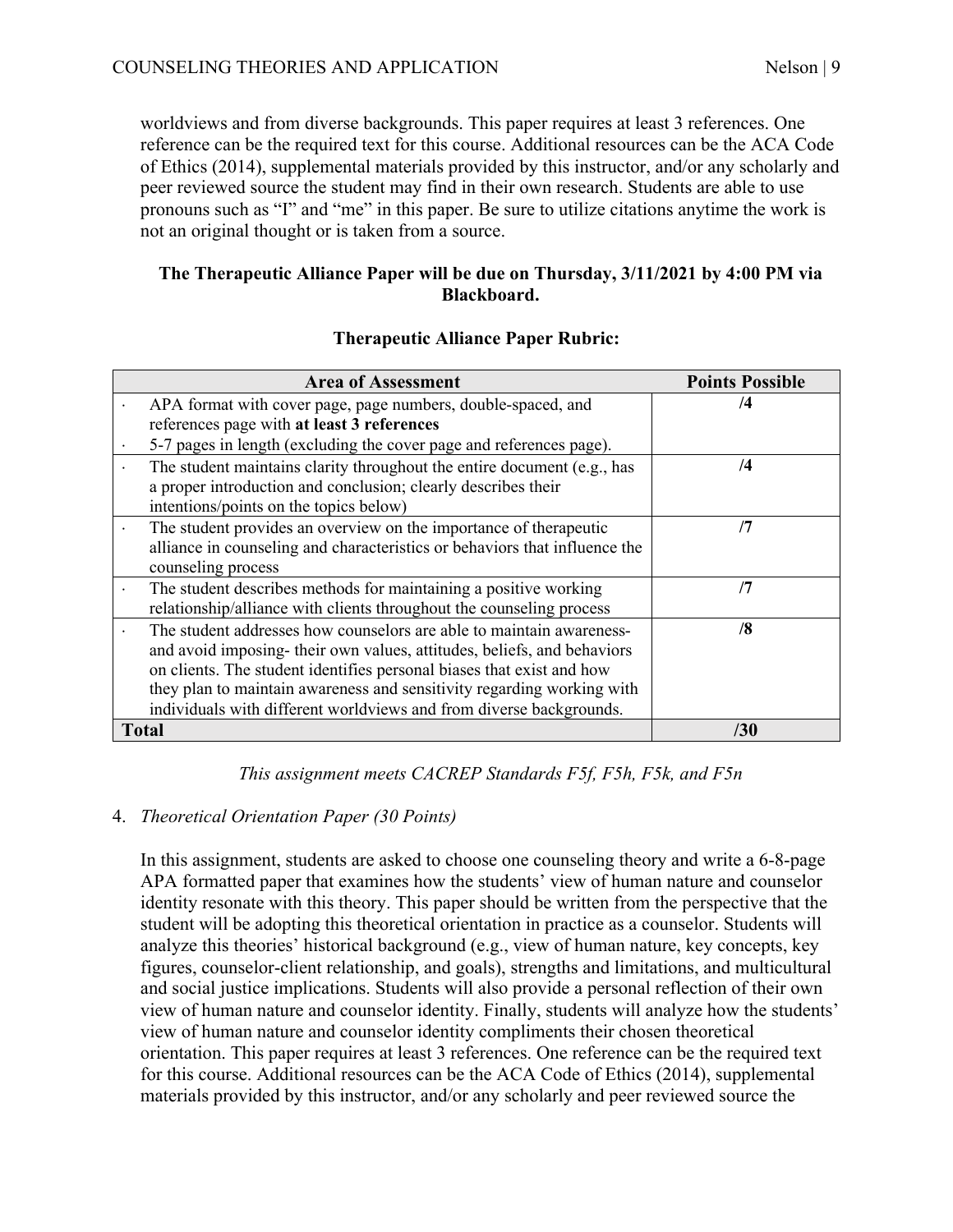student may find in their own research. Students are able to use pronouns such as "I" and "me" in this paper. Be sure to utilize citations anytime the work is not an original thought or is taken from a source.

#### **The Theoretical Orientation Paper will be due on Thursday, 5/6/2021 by 4:00 PM via Blackboard.**

|           | <b>Area of Assessment</b>                                                 | <b>Points Possible</b> |
|-----------|---------------------------------------------------------------------------|------------------------|
|           | APA format with cover page, page numbers, double-spaced, and              | /4                     |
|           | references page with at least 3 references                                |                        |
|           | 6-8 pages in length (excluding the cover page and references page).       |                        |
|           | The student maintains clarity throughout the entire document (e.g., has   | /4                     |
|           | a proper introduction and conclusion; clearly describes their             |                        |
|           | intentions/points on the topics below)                                    |                        |
|           | The student completed a thorough review of the literature covering the    | /8                     |
|           | history of chosen theory including: key concepts, key figures,            |                        |
|           | counselor-client relationship, and goals of the theory.                   |                        |
|           | The student analyzed the strengths and limitations associated with        | 7                      |
|           | selected theory, including multicultural and social justice implications. |                        |
| $\bullet$ | The student addressed how their view of human nature and counselor        | /7                     |
|           | identity compliments their chosen theoretical orientation.                |                        |
|           | <b>Total</b>                                                              | /30                    |

## **Theoretical Orientation Paper Rubric:**

## *This assignment meets CACREP Standards F5a, F5f, F5n, and C1b*

## **Professional Disclosure Statement**

Taylor Nelson, MA, LPC, NCC is a graduate assistant and doctoral candidate at the University of Toledo. She earned her MA in Counselor Education with a Clinical Mental Health Counseling concentration in 2018 and her BA in Psychology in 2014 at the University of Toledo in Toledo, Ohio. Taylor's research interests include inpatient psychiatric hospitalization, severe and persistent mental illness (SPMI), counselor continuity of care, and cultural competency in counseling. Taylor is further interested in leadership, advocacy, and professional development and has served in several roles in professional counseling organizations. Taylor has presented at several conferences hosted by professional organizations such as the Association for Assessment and Research in Counseling (AARC), the North Central Association for Counselor Education and Supervision (NCACES), and the Ohio Counseling Association (OCA). Taylor's clinical work has included outpatient community mental health, inpatient acute psychiatric services, and private practice. This course, *Counseling Theories and Application*, has been one of Taylor's favorite courses (both in the role of student and instructor). She is eager to engage in this material with all of the students and facilitate experiential learning and critical examinations of the approaches covered.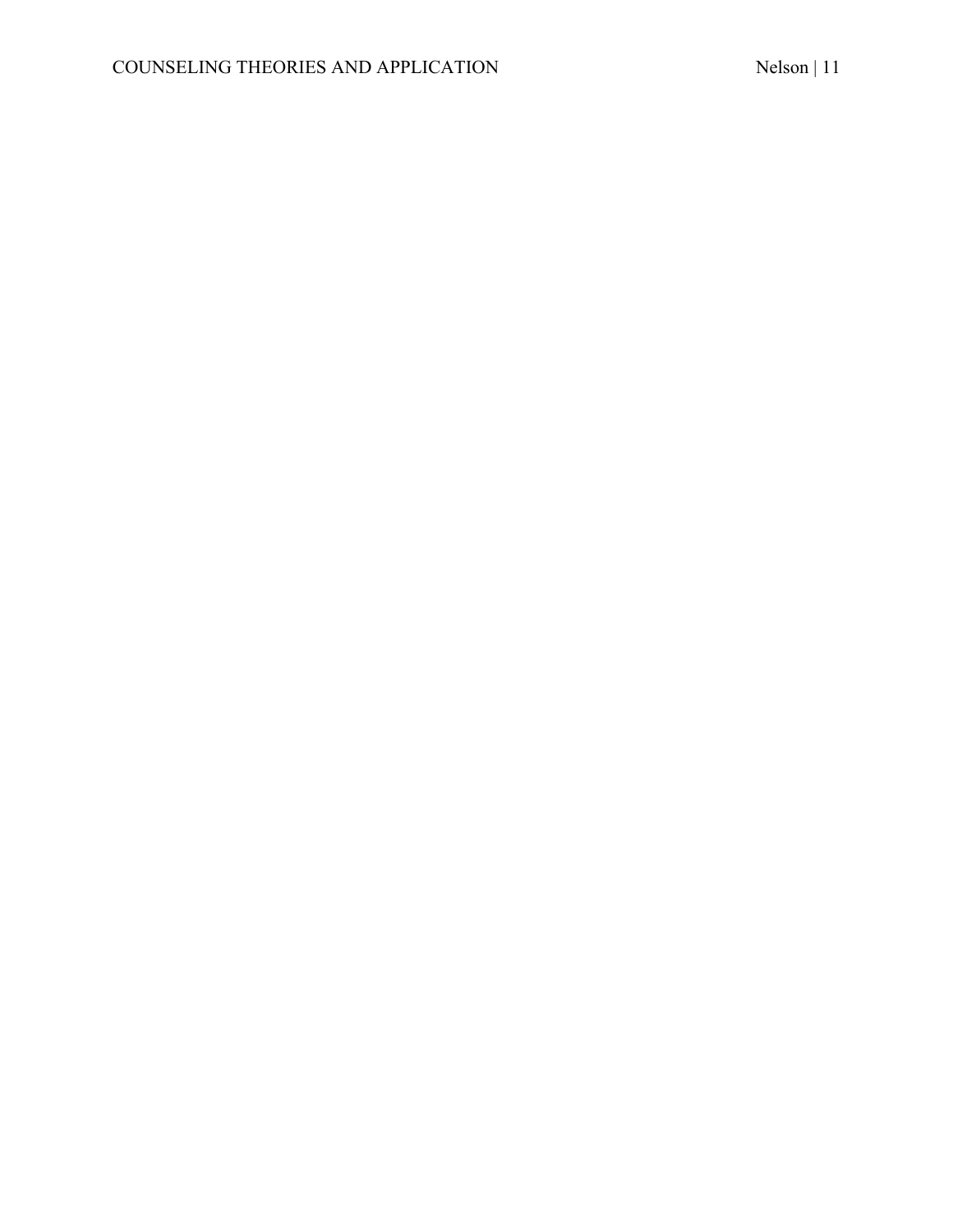| <b>Course Schedule Outline</b><br>(The following is a tentative schedule that is subject to change) |                |                                                                                                                                                                                                                                                                                                                                                                                       |                                                                                    |
|-----------------------------------------------------------------------------------------------------|----------------|---------------------------------------------------------------------------------------------------------------------------------------------------------------------------------------------------------------------------------------------------------------------------------------------------------------------------------------------------------------------------------------|------------------------------------------------------------------------------------|
|                                                                                                     |                | <b>Readings from main text due by class</b><br>Supplemental readings posted on Blackboard due by class                                                                                                                                                                                                                                                                                | <b>Assignments due by date indicated</b><br><b>Guest Speaker</b>                   |
| Week                                                                                                | Date           | Topics & Readings                                                                                                                                                                                                                                                                                                                                                                     | Assignments Due                                                                    |
| 1                                                                                                   | Thurs.<br>1/21 | Introduction and Syllabus Overview<br>$\ddot{\phantom{a}}$<br>Neukrug Chapter 1: Becoming an Effective Counselor and<br>Psychotherapist<br>Hackney & Bernard Chapter 3 (BB): The Essential Structure of<br>Counseling                                                                                                                                                                 | <b>Theories Assessment #1</b><br>Due on 1/28 by 4:00 PM                            |
| $\mathbf{2}$                                                                                        | Thurs.<br>1/28 | Section 1: Psychodynamic Approaches<br>$\ddot{\phantom{a}}$<br><b>Neukrug Chapter 2: Psychoanalysis</b><br>Hackney & Bernard Chapter 4 (BB): Initiating and Maintaining a<br>$\ddot{\phantom{a}}$<br>Working Relationship<br>Flasch et al.: Experiences of Altruism in the Therapeutic<br>$\blacksquare$<br>Relationship: Perspectives of Counselors-in-Training and Their<br>Clients | <b>Theories Reflection #1</b><br>Due on 1/28 by 4:00 PM                            |
| $\mathbf{3}$                                                                                        | Thurs.<br>2/4  | Section 1: Psychodynamic Approaches<br>$\ddot{\phantom{a}}$<br>Neukrug Chapter 3: Jungian Therapy (Analytical Psychology)<br>McCaulley: Myers-Briggs Type Indicator a Bridge Between<br>Counseling and Consulting                                                                                                                                                                     | <b>Theories Reflection #2</b><br>Due on 2/4 by 4:00 PM                             |
| $\overline{\mathbf{4}}$                                                                             | Thurs.<br>2/11 | Section 1: Psychodynamic Approaches<br>$\ddot{\phantom{a}}$<br><b>Neukrug Chapter 4:</b> Adlerian Therapy (Individual Psychology)<br>Belangee: Individual Psychology: Relevant Techniques for Today's<br>$\bullet$<br>Counselor                                                                                                                                                       | <b>Theories Reflection #3</b><br>Due on 2/11 by 4:00 PM                            |
| 5                                                                                                   | Thurs.<br>2/18 | Section 2: Existential-Humanistic Approaches<br><b>Neukrug Chapter 5: Existential Therapy</b><br>Frankl (BB): Logotherapy in a Nutshell<br>$\cdot$                                                                                                                                                                                                                                    | <b>Theories Reflection #4</b><br>Due on 2/18 by 4:00 PM                            |
| 6                                                                                                   | Thurs.<br>2/25 | Section 2: Existential-Humanistic Approaches<br><b>Neukrug Chapter 6: Gestalt Therapy</b><br>$\blacksquare$<br>Wagner-Moore: Gestalt Therapy: Past, Present, Theory, and Research<br>$\bullet$<br>Cohen: Gestalt Therapy and Post-Traumatic Stress Disorder: The<br>$\bullet$<br>Irony and the Challenge                                                                              | <b>Theories Reflection #5</b><br>Due on 2/25 by 4:00 PM                            |
| $7\phantom{.0}$                                                                                     | Thurs.<br>3/4  | Section 2: Existential-Humanistic Approaches<br>$\ddot{\phantom{0}}$<br><b>Neukrug Chapter 7: Person-Centered Counseling</b><br>$\cdot$<br>Zalaquett et al.: The Rogerian Revolution<br>$\cdot$<br><b>Guest Speaker TBA</b><br>$\bullet$                                                                                                                                              | <b>Theories Reflection #6</b><br>Due on 3/4 by 4:00 PM                             |
| 8                                                                                                   | Thurs.<br>3/11 | Section 3: Cognitive-Behavioral Approaches<br>$\cdot$<br><b>Neukrug Chapter 8: Behavioral Therapy</b><br>$\ddot{\phantom{0}}$<br>Simonsen & Meyers: Functional Behavior Assessment<br>$\cdot$                                                                                                                                                                                         | <b>Theories Reflection #7 &amp;</b><br><b>Therapeutic Alliance</b><br><b>Paper</b> |